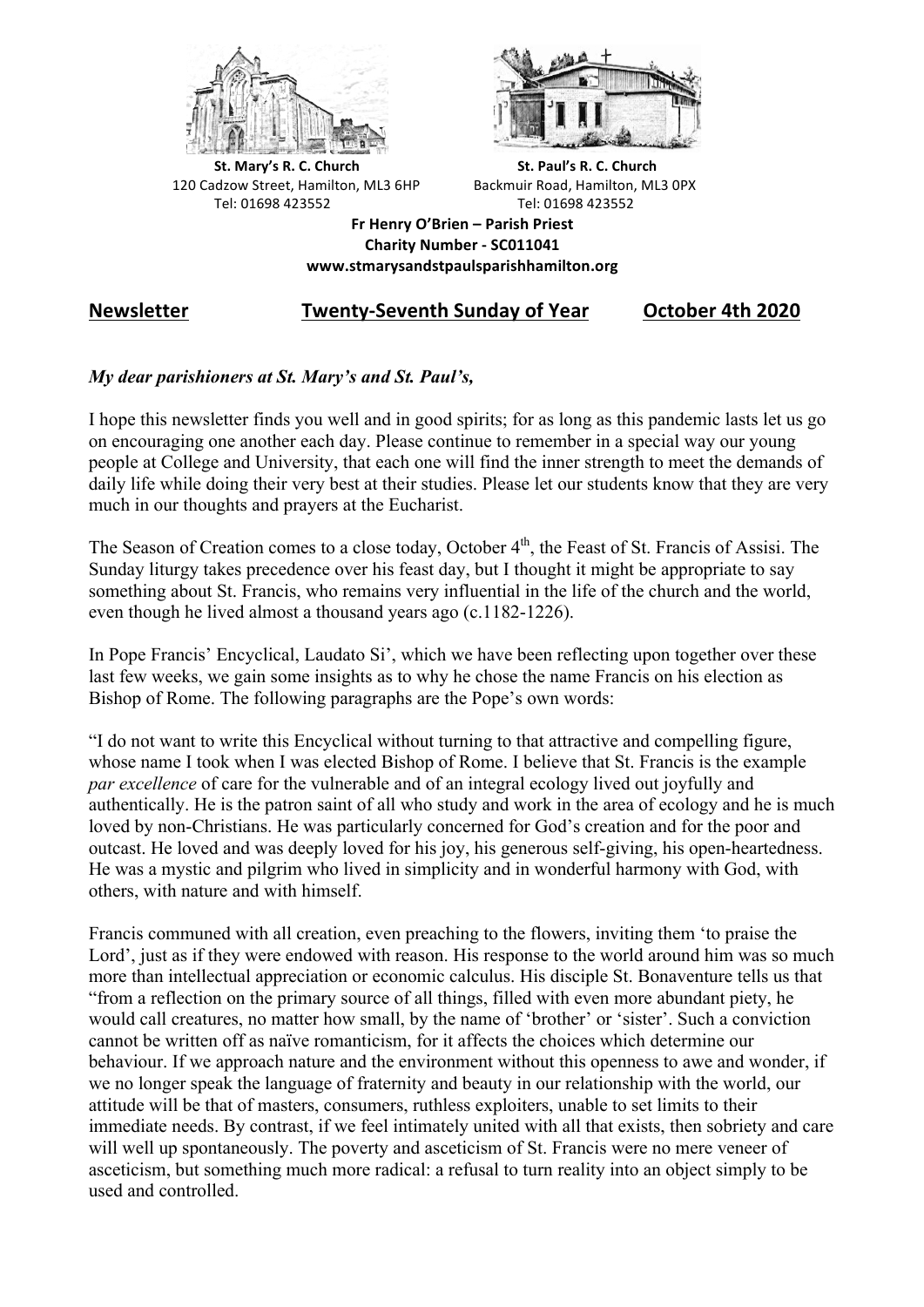What is more, St. Francis, faithful to Scripture, invites us to see nature as a magnificent book in which God speaks to us and grants us a glimpse of his infinite beauty and goodness: "Through the greatness and beauty of creation one comes to know by analogy their maker" (Wis 13:5). For this reason, Francis asked that part of the friary garden always be left untouched, so that wild flowers and herbs could grow there, and those who saw them could raise their minds to God, the Creator of such beauty." Rather than a problem to be solved, the world is a joyful mystery to be contemplated with gladness and praise."

The urgent challenge to protect our common home includes a concern to bring the whole human family together to seek a sustainable and integral development, for we know that things can change. The Creator does not abandon us; he never forsakes his loving plan or repents of having created us. Humanity still has the ability to work together in building our common home."

In our own humble ways let us be part of that change, to be in the world as one who loves and cares for planet earth and its diverse peoples. In other words let us be living members of the Catholic Church!

Father O'Brien

\*\*\*\*\*\*\*\*\*\*\*\*\*\*\*\*\*\*\*\*\*\*\*\*\*\*\*\*\*\*\*\*\*\*\*\*

**First Holy Communion at St. Mary's and St. Paul's:** the following letter will be of particular interest to the parents of children at St. Mary's Primary who should have celebrated First Holy Communion in May 2020. Discussions are also underway with St. Paul's Primary to reach suitable dates for their celebration of First Holy Communion.

**A Message from the Catholic Men's Society:** the CMS continue to meet via Zoom on Monday mornings at 11am to discuss matters of faith and practice in the modern world. Any men of the parish who wish to join in this conversation would be most welcome. Please contact Peter Lavery at laverypeter93@yahoo.com

**Booking for Weekday Masses** needs to be done on a weekly basis to allow for Requiems; booking for the coming week will be possible on Saturday evenings around 8pm. Thank you for your understanding and co-operation.

\*\*\*\*\*\*\*\*\*\*\*\*\*\*\*\*\*\*\*\*\*\*\*\*\*\*\*\*\*\*\*\*\*\*\*\*

# **St. Mary's has seating for thirty-six people (the balcony is not to be used) St. Paul's has seating for thirty people.**

*Please think about choosing St. Paul's for your visit as it may well be quieter there, especially on Sunday morning.*

**The Diocese has recommended that we have a booking system for places at the liturgy**; this is for safety reasons and also to ensure that people are not disappointed if they arrive at church and discover they cannot enter. For each service the parish **must** retain details of all those attending to ensure that contact tracing can be carried out if necessary.

**Please consult the parish website, stmarysandstpaulshamilton.org,** to book a place through **Eventbrite** or by phoning the church house. Details of our services will be given on the parish website, but please be aware that timings for Mass on the Sunday are different to our normal programme:

**Sunday services at St. Mary's: Saturday Vigil at 5.30pm and Sunday Morning at 10.30am Sunday Services at St. Paul's: Saturday Vigil at 4pm and Sunday Morning at 9.15am.**

**The weekday Masses this week will be at St. Mary's:**

**Monday at 10.am;**